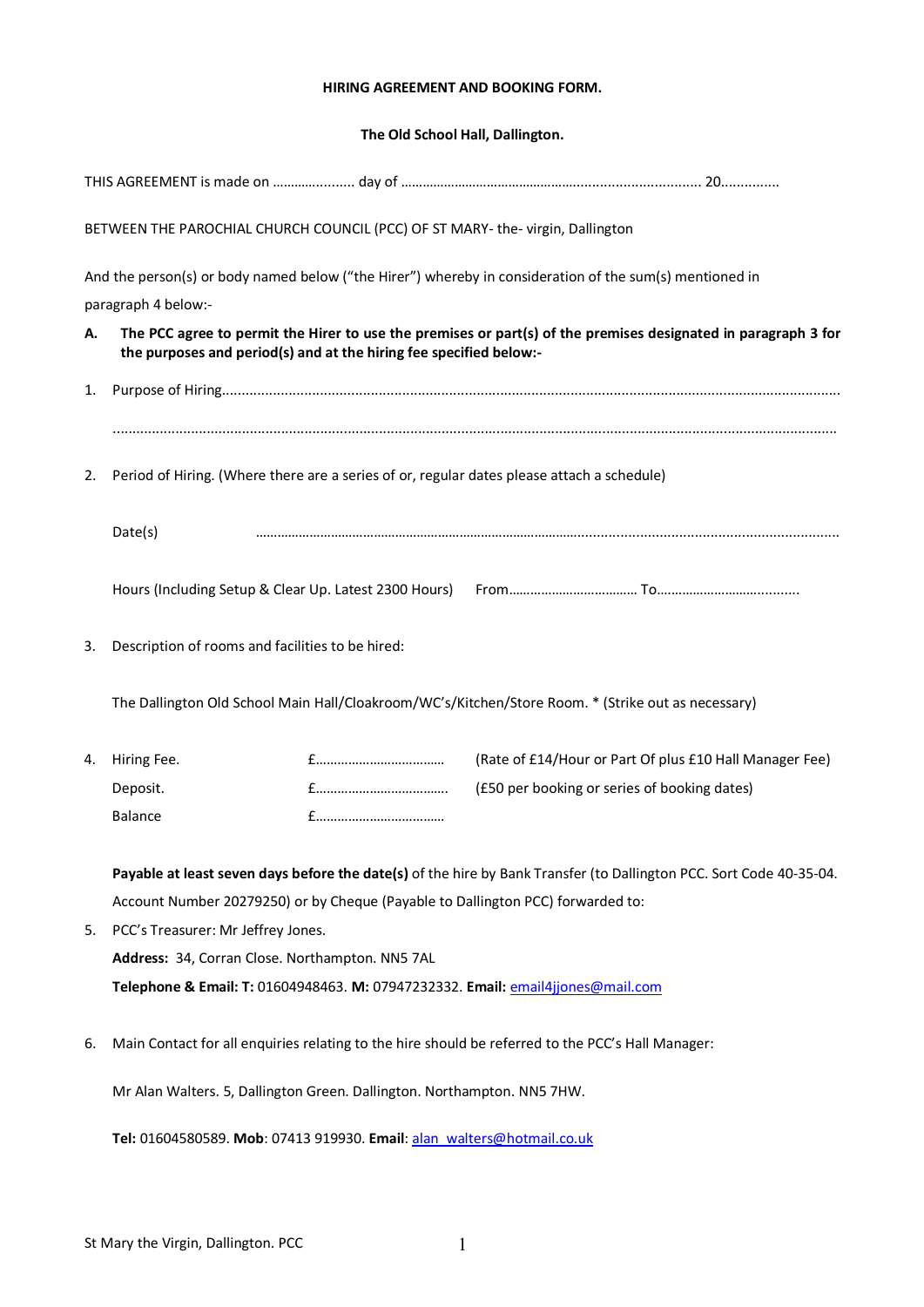**B. THE HIRER agrees to observe and perform the provisions and stipulations contained or referred to in the PCC's Conditions of Hire for the time being in force and as annexed hereto and in such rules (if any) governing the use of the premises ("the Rules") and as the PCC may for the time being impose and of which the Hirer has been notified.**

| 7. | Hirer                                        |              |      |
|----|----------------------------------------------|--------------|------|
|    | Organisation (if applicable)                 |              |      |
|    | Address                                      |              |      |
|    |                                              |              |      |
|    | Telephone & Email                            |              |      |
|    | Bank Account (for Deposit Refund). A/C Name. | . Sort Code. | A/C. |

### *Standard Conditions of Hire*

- 1. THE HIRER shall pay a refundable deposit of £50.00. The deposit will be refunded to the Hirer in full subject to any deductions specified under (9) below. Where there are a series of booking dates the deposit will be held by the PCC until the series of booking dates expires. Such deposit shall be refundable to the Hirer in the event of the PCC cancelling the booking. The PCC reserves the right to cancel the booking if exceptional unforeseen circumstances arise.
- 2. THE HIRER shall pay the booking fees and deposit due when the booking date has been confirmed by the PCC or its representative. If the Hirer wishes to cancel the booking and the PCC is unable to arrange a replacement booking, the PCC may at its absolute discretion refund the fees but shall be under no obligation to do so. In the event of the PCC cancelling the booking all fees (including the refundable deposit) paid by the Hirer shall be refunded.
- 3. THE HIRER shall ensure that the Rules (if any) governing the use of the premises are complied with.
- 4. THE HIRER shall during the period of hiring, be responsible for supervision and security of the premises, protection of the fabric and contents from damage, and the behaviour of all persons using the premises, including proper supervision of car parking arrangements so as to avoid obstruction of the highway.
- 5. THE HIRER shall be responsible for obtaining any local authority or other licences necessary in connection with the booking, other than those (if any) already held by the PCC.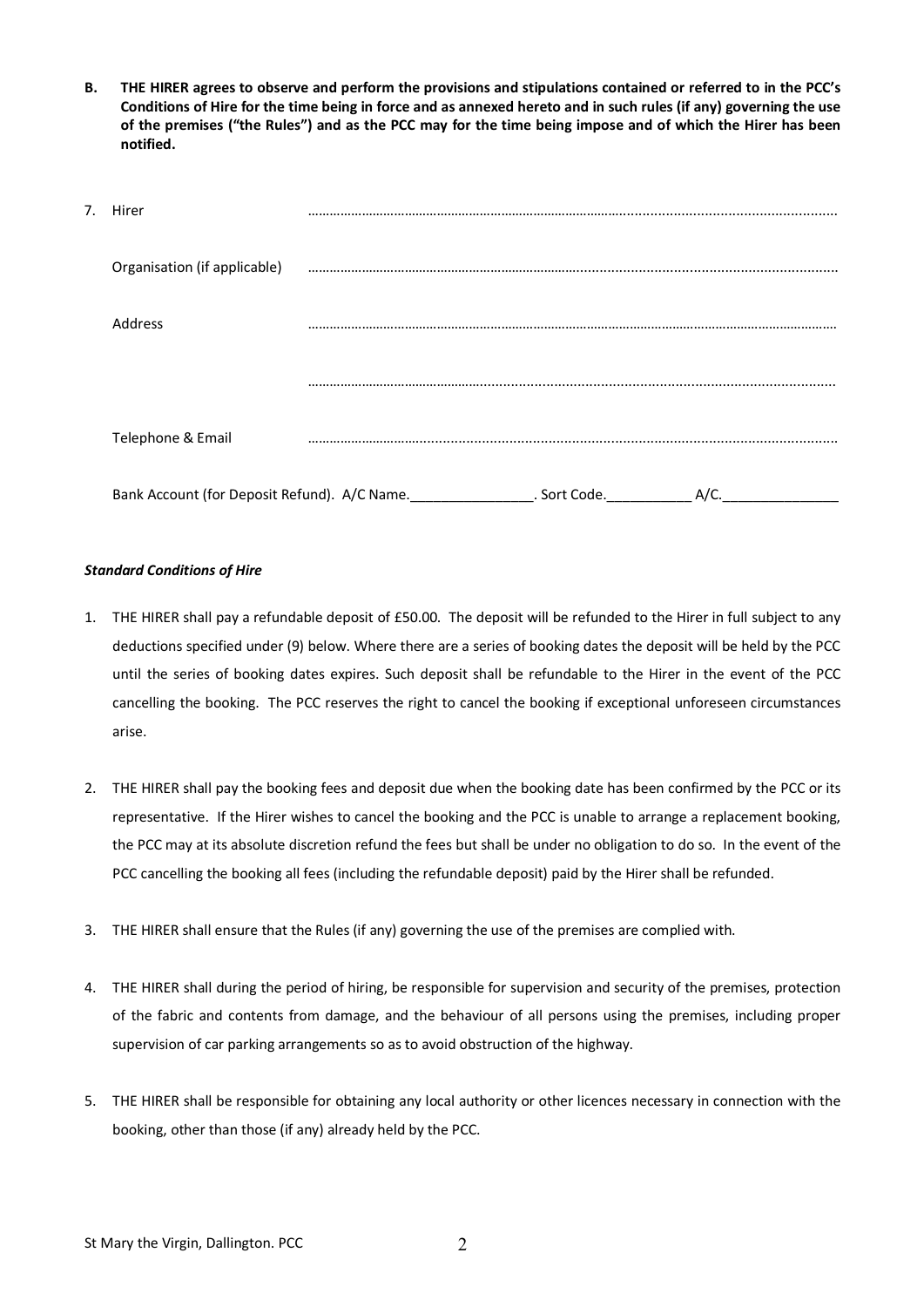- 6. THE HIRER shall be responsible for making adequate arrangements to insure against any third party claims which may lay against the Hirer or his/her organisation whilst using the premises.
- **7.** THE HIRER shall be responsible for the observance of all regulations affecting the premises imposed by the Licensing Justices, the Fire Authority and the Local Authority or otherwise. **Smoke generator devices must not be used, they will activate the Hall smoke alarm units.**
- 8. THE HIRER shall not sub-let or use the premises for any unlawful purpose or in any unlawful way or do anything or bring onto the premises anything which may endanger the premises, their users, or any insurance policies relating thereto.
- 9. THE HIRER shall indemnify the PCC in respect of the cost of repair of any damage done to any part of the premises including the curtilage thereof or the contents of the building during, or as a result of, a booking and in respect of any liability to third parties or otherwise arising out of the use of the premises pursuant to the booking. Deductions for such repairs or damage will be made from the deposit paid by THE HIRER. Each item of crockery broken will be charged at a rate of £2.00 per item. Standard deductions for the following may apply: **Removal of Refuse** - £5. **Restacking of Chairs and/or Tables for safety purposes** - £5. **Cleaning** - £10.
- 10. THE HIRER shall, if selling goods on the premises, comply with all relevant fair trading laws and any local code of practice issued in connection with such sales.
- 11. THE HIRER acknowledges that no tenancy is intended or to be created between the PCC and the Hirer and no relationship of landlord and tenant exists between them.
- 12. THE HIRER must leave the building in a clean and tidy condition after the period of hire(s). Tables and chairs must be re-stacked as found and in a safe manner. The Hirer must remove all refuse from the premises at the end of the hire(s) period. There are no refuse collection facilities available to hirers of the premises.
- 13. THE HIRER must ensure that they have the appropriate public and products Insurance in place for any activities taking place on the premises during the period(s) of hire. The PCC's Insurance cover does not extend to The Hirer's activities nor to any Third Party's activities during the period of hire.
- 14. THE HIRER is responsible for any accident or injury arising out of the activity for which they have hired the premises. It is the responsibility of the hirer to ensure that the premises are safe for the purpose for which they intend to use them. THE HIRER must, in the event of an accident, complete the accident book located in:

# **The Main Hall on the Window Cill nearest the kitchen. The book/forms are inside the Green First Aid Box.**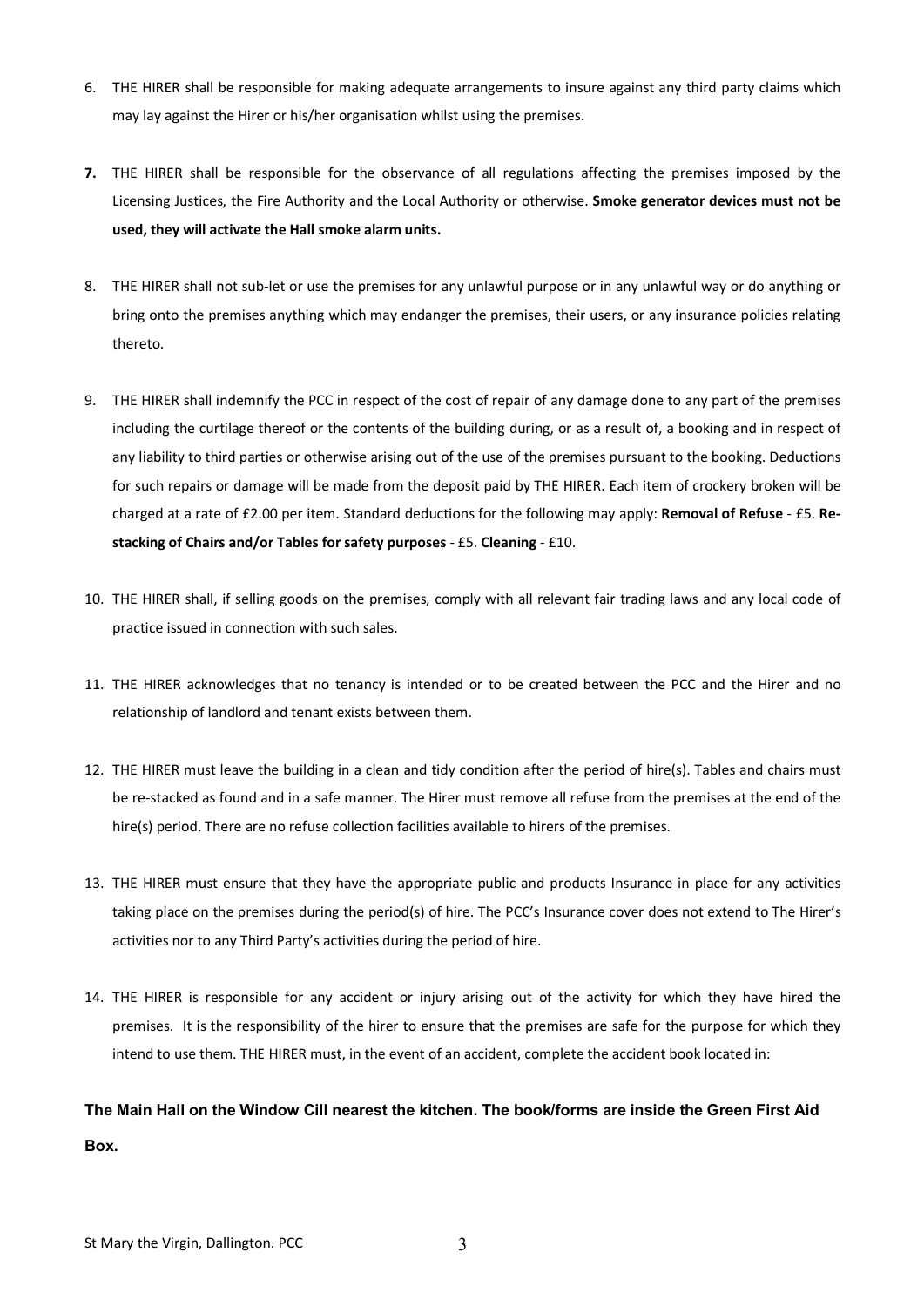and provide the information requested in part C.

15. THE HIRER shall abide by the PCC Safeguarding Policy, signing the statement provided at the end of this agreement to acknowledge that this has been seen and that all concerns relating to abuse of vulnerable groups will be reported to the relevant statutory authority.

AS WITNESS the hands of the parties hereto

SIGNED by the person named in paragraph 5 of the hiring agreement, on behalf of the PCC.

…………………………………………………………………………………………………………….. Date……………………………………………………..

SIGNED by the person named in paragraph 6 of the hiring agreement, on behalf of the Hirer.

…………………………………………………………………………………………………………….. Date……………………………………………………..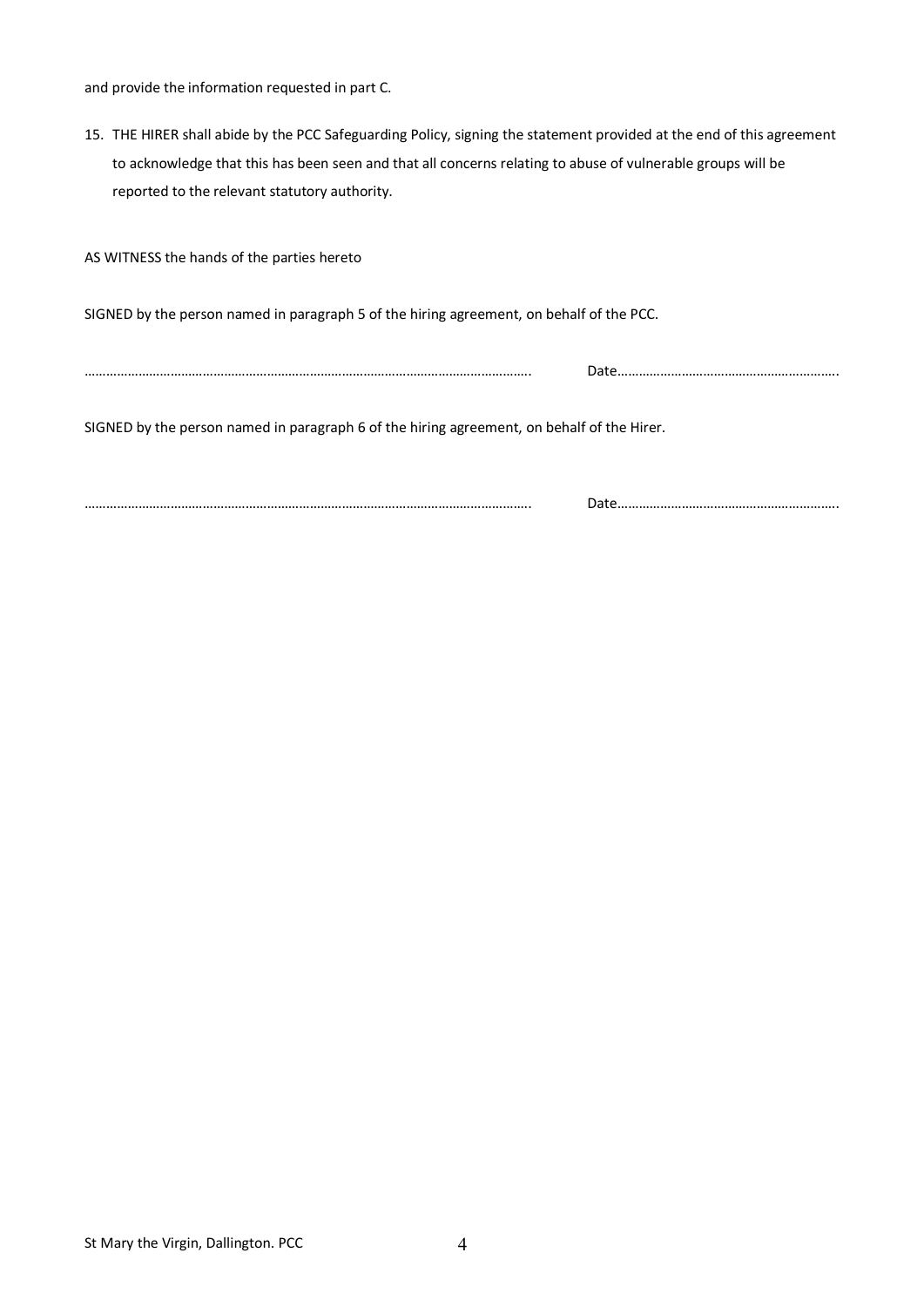## **PART C**

| THE HIRER(S) of the     |                                                                                                                             |
|-------------------------|-----------------------------------------------------------------------------------------------------------------------------|
|                         | Is / are required to complete details of any accident or incident occurring during their occupation of the premises which   |
|                         | did or could give rise to injury as soon as possible after the accident or incident but in any case before the premises are |
|                         | vacated by the hirer(s) after the event.                                                                                    |
| Person injured:         |                                                                                                                             |
| Name                    |                                                                                                                             |
| Address                 |                                                                                                                             |
|                         |                                                                                                                             |
| Telephone               |                                                                                                                             |
| Time of incident        |                                                                                                                             |
| Place incident occurred |                                                                                                                             |
|                         | Detailed description of accident / incident (including a description of any apparatus or equipment involved) continue       |
| overleaf if necessary   |                                                                                                                             |
|                         |                                                                                                                             |
|                         |                                                                                                                             |
|                         |                                                                                                                             |
|                         |                                                                                                                             |
|                         |                                                                                                                             |
| Witnesses:              |                                                                                                                             |
| Name:                   |                                                                                                                             |
| Address:                |                                                                                                                             |
| Telephone:              |                                                                                                                             |
| Name:                   |                                                                                                                             |
| Address:                |                                                                                                                             |
| Telephone:              |                                                                                                                             |

(Signed witness statements should be obtained wherever possible)